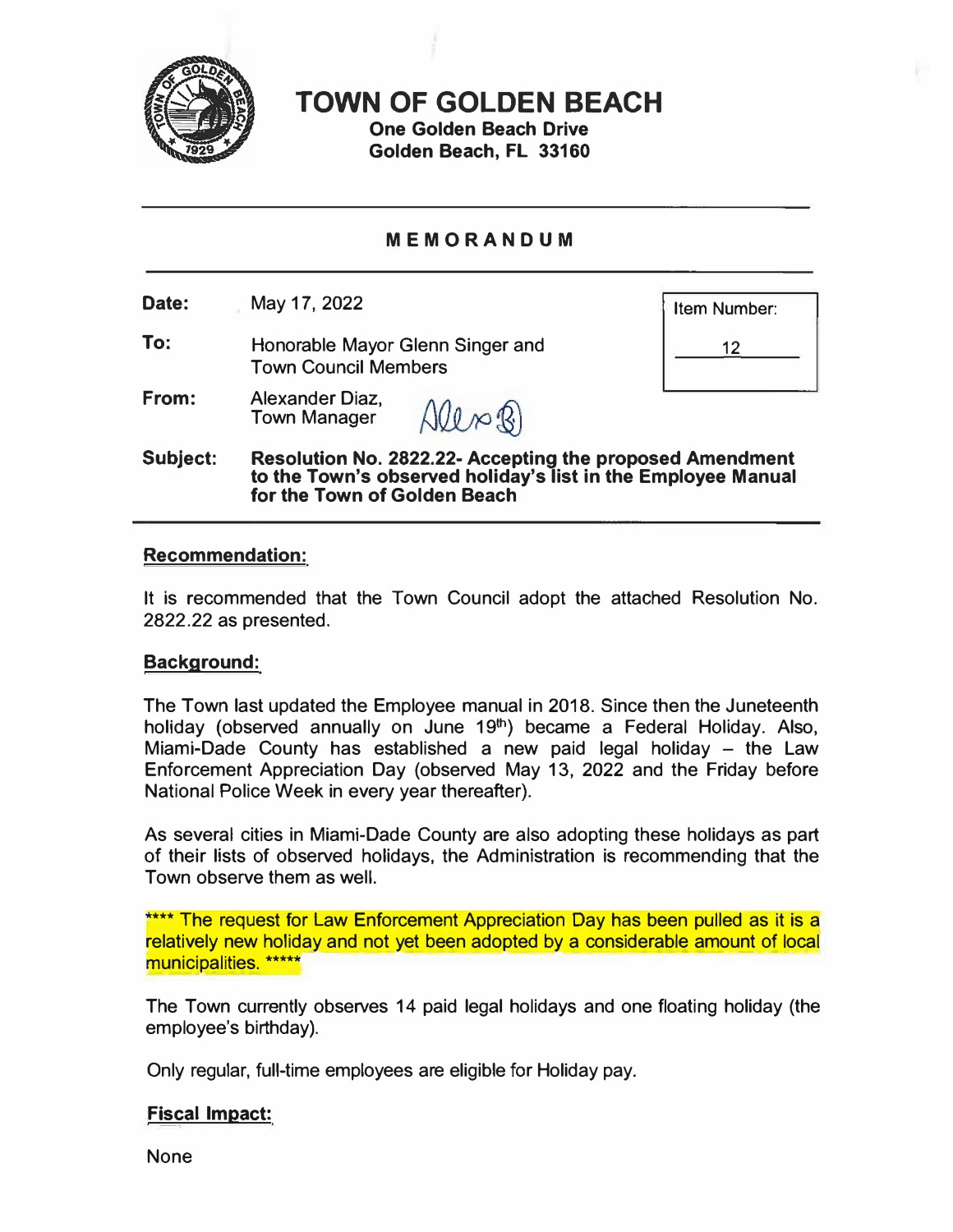# **TOWN OF GOLDEN BEACH, FLORIDA**

## **RESOLUTION NO. 2822.22**

## A RESOLUTION OF THE TOWN COUNCIL OF THE TOWN OF GOLDEN BEACH, FLORIDA, AMENDING THE TOWN'S EMPLOYEE MANUAL AS PRESENTED: PROVIDING FOR IMPLEMENTATION; AND PROVIDING FOR AN EFFECTIVE DATE.

**WHEREAS, the current Employee Manual has been in place in its current form since** 

 $2018$ ; and

**WHEREAS, Miami-Dade County has designated Juneteenth as a paid county holiday,** 

as set forth in the attached Exhibit "A"; and

**WHEREAS, a number of municipalities in Miami-Dade County have also adopted this** 

holiday as part of their lists of observed paid holidays; and

**WHEREAS, the Town Council finds that recognizing Juneteenth as part of the Town's** 

list of observed holidays in the best interest of the Town.

NOW. THEREFORE. BE IT RESOLVED BY THE TOWN COUNCIL OF THE TOWN OF GOLDEN BEACH, FLORIDA, AS FOLLOWS:

Recitals Adopted. That each of the above-stated recitals is hereby **Section 1.** adopted and confirmed.

Section 2. Authorization. That the Employee Manual is hereby amended to include the Juneteenth holiday.

**Section 3. Implementation.** The Mayor and Town Manager are authorized to take any and all action which is necessary to implement this Resolution.

**Section 4. Effective Date.** That this Resolution shall become effective immediately upon approval of the Town Council.